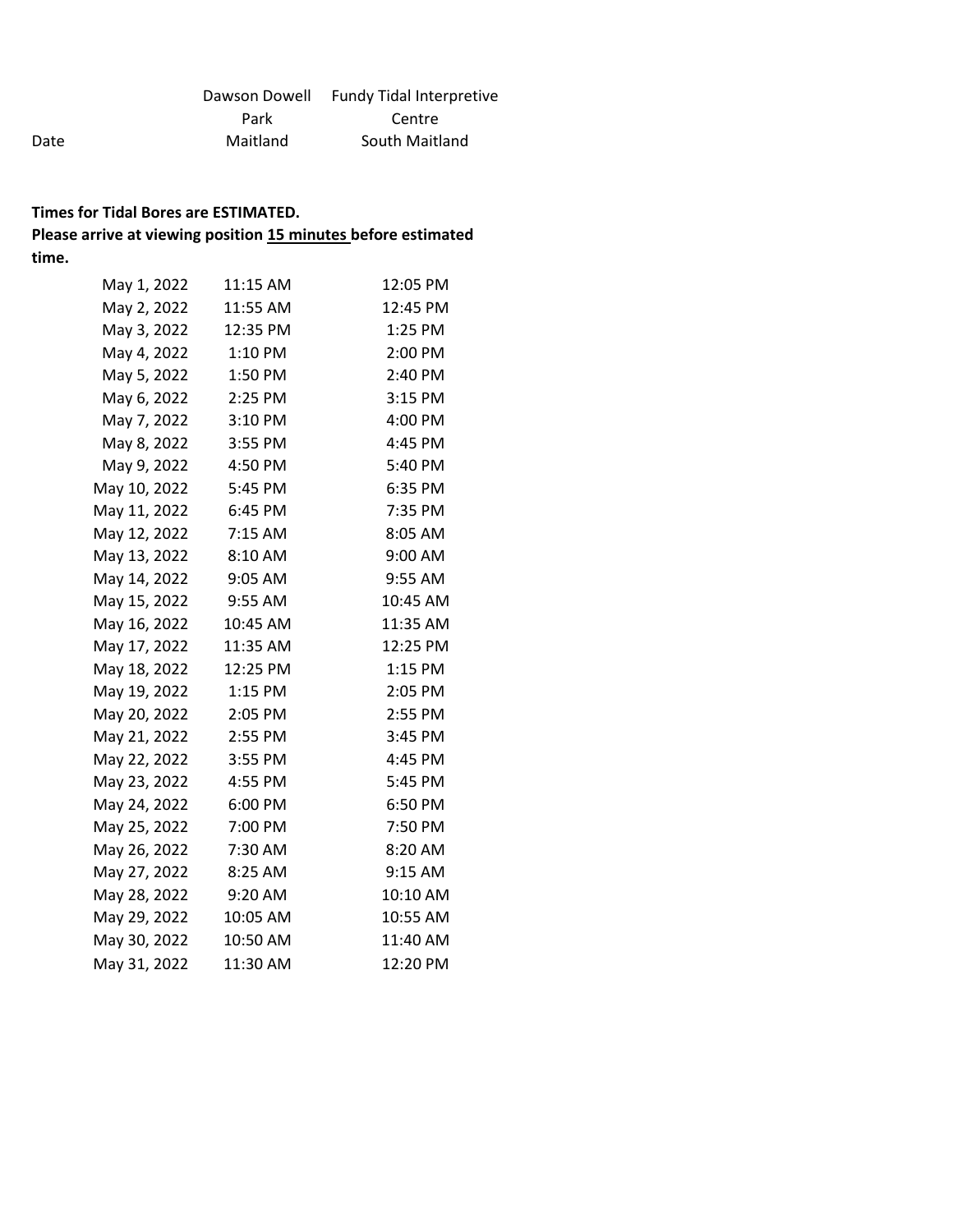|          | Dawson Dowell Fundy Tidal Interpretive |
|----------|----------------------------------------|
| Park     | Centre                                 |
| Maitland | South Maitland                         |

Date

| June 1, 2022             | 12:10 PM | 1:00 PM  |
|--------------------------|----------|----------|
| June 2, 2022 12:45 PM    |          | 1:35 PM  |
| June 3, 2022 1:20 PM     |          | 2:10 PM  |
| June 4, 2022             | 2:00 PM  | 2:50 PM  |
| June 5, 2022 2:40 PM     |          | 3:30 PM  |
| June 6, 2022             | 3:25 PM  | 4:15 PM  |
| June 7, 2022 4:10 PM     |          | 5:00 PM  |
| June 8, 2022             | 5:10 PM  | 6:00 PM  |
| June 9, 2022 6:05 PM     |          | 6:55 PM  |
| June 10, 2022            | 7:05 PM  | 7:55 PM  |
| June 11, 2022 7:35 AM    |          | 8:25 AM  |
| June 12, 2022 8:35 AM    |          | 9:25 AM  |
| June 13, 2022 9:35 AM    |          | 10:25 AM |
| June 14, 2022   10:25 AM |          | 11:15 AM |
| June 15, 2022 11:20 AM   |          | 12:10 PM |
| June 16, 2022 12:10 PM   |          | 1:00 PM  |
| June 17, 2022 1:00 PM    |          | 1:50 PM  |
| June 18, 2022            | 1:50 PM  | 2:40 PM  |
| June 19, 2022 2:40 AM    |          | 3:30 PM  |
| June 20, 2022            | 3:35 PM  | 4:25 PM  |
| June 21, 2022 4:30 PM    |          | 5:20 PM  |
| June 22, 2022            | 5:25 PM  | 6:15 PM  |
| June 23, 2022            | 6:25 PM  | 7:15 PM  |
| June 24, 2022            | 7:25 PM  | 8:15 PM  |
| June 25, 2022 7:55 AM    |          | 8:45 AM  |
| June 26, 2022            | 8:50 AM  | 9:40 AM  |
| June 27, 2022 9:40 AM    |          | 10:30 AM |
| June 28, 2022 10:25 AM   |          | 11:15 AM |
| June 29, 2022 11:05 AM   |          | 11:55 AM |
| June 30, 2022            | 11:45 AM | 12:35 PM |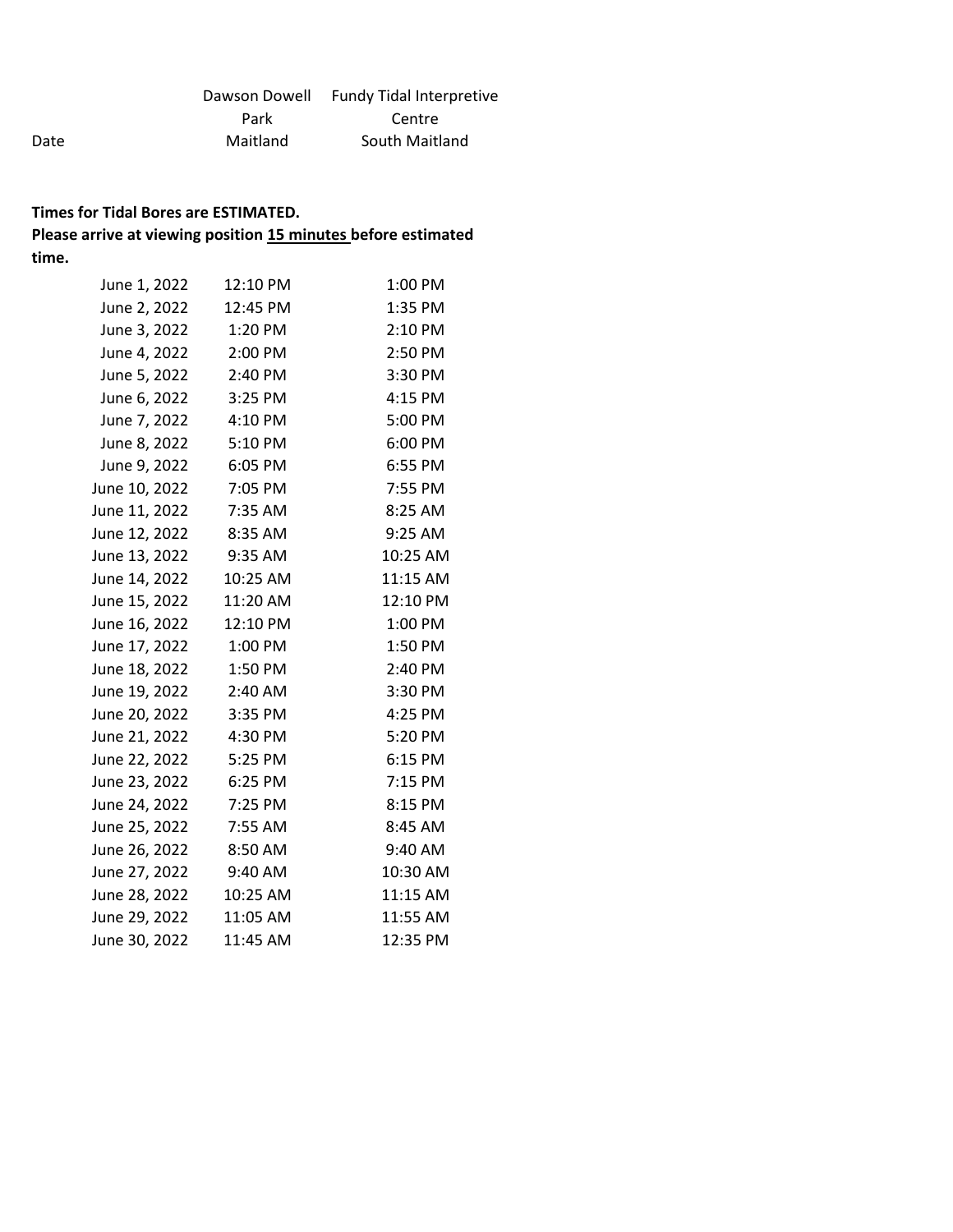|          | Dawson Dowell Fundy Tidal Interpretive |
|----------|----------------------------------------|
| Park     | Centre                                 |
| Maitland | South Maitland                         |

Date

| July 1, 2022  | 12:20 PM | 1:10 PM  |
|---------------|----------|----------|
| July 2, 2022  | 12:55 PM | 1:45 PM  |
| July 3, 2022  | 1:35 PM  | 2:25 PM  |
| July 4, 2022  | 2:10 PM  | 3:00 PM  |
| July 5, 2022  | 2:55 PM  | 3:45 PM  |
| July 6, 2022  | 3:40 PM  | 4:30 PM  |
| July 7, 2022  | 4:30 PM  | 5:20 PM  |
| July 8, 2022  | 5:30 PM  | 6:20 PM  |
| July 9, 2022  | 6:30 PM  | 7:20 PM  |
| July 10, 2022 | 7:05 AM  | 7:55 AM  |
| July 11, 2022 | 8:10 AM  | 9:00 AM  |
| July 12, 2022 | 9:10 AM  | 10:00 AM |
| July 13, 2022 | 10:10 AM | 11:00 AM |
| July 14, 2022 | 11:05 AM | 11:55 AM |
| July 15, 2022 | 11:55 AM | 12:45 PM |
| July 16, 2022 | 12:45 PM | 1:35 PM  |
| July 17, 2022 | 1:30 PM  | 2:20 PM  |
| July 18, 2022 | 2:20 PM  | 3:10 PM  |
| July 19, 2022 | 3:10 PM  | 4:00 PM  |
| July 20, 2022 | 4:00 PM  | 4:50 PM  |
| July 21, 2022 | 4:55 PM  | 5:45 PM  |
| July 22, 2022 | 5:50 PM  | 6:40 PM  |
| July 23, 2022 | 6:45 PM  | 7:35 PM  |
| July 24, 2022 | 7:20 AM  | 8:10 AM  |
| July 25, 2022 | 8:20 AM  | 9:10 AM  |
| July 26, 2022 | 9:10 AM  | 10:00 AM |
| July 27, 2022 | 9:55 AM  | 10:45 AM |
| July 28, 2022 | 10:40 AM | 11:30 AM |
| July 29, 2022 | 11:20 AM | 12:10 PM |
| July 30, 2022 | 11:55 AM | 12:45 PM |
| July 31, 2022 | 12:30 PM | 1:20 PM  |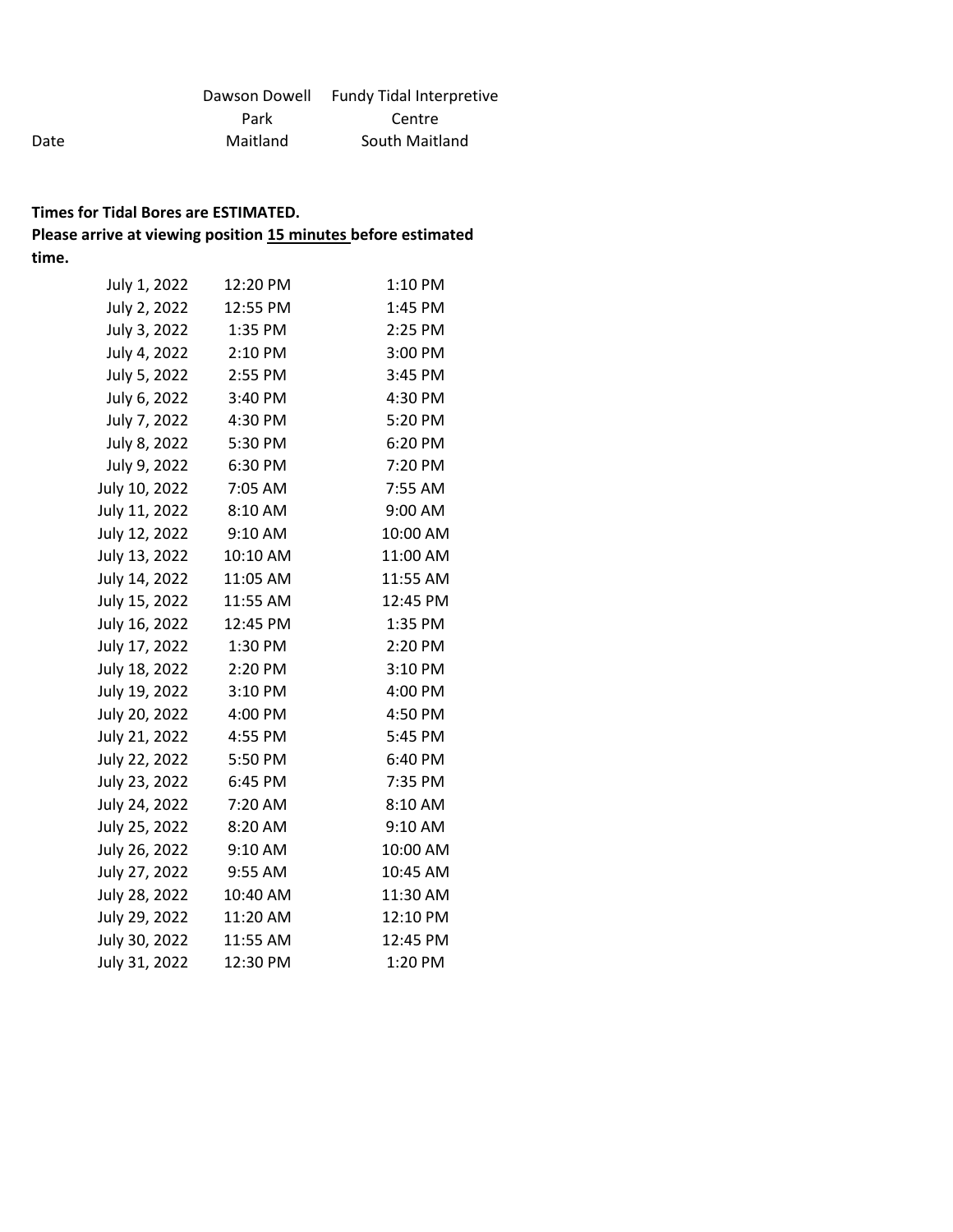|          | Dawson Dowell Fundy Tidal Interpretive |
|----------|----------------------------------------|
| Park     | Centre                                 |
| Maitland | South Maitland                         |

#### **Times for Tidal Bores are ESTIMATED. Please arrive at viewing position 15 minutes before estimated**

Date

**time.**

August 1, 2022 1:10 PM 2:00 PM August 2, 2022 1:45 PM 2:35 PM August 3, 2022 2:25 PM 3:15 PM August 4, 2022 3:10 PM 4:00 PM August 5, 2022 4:00 PM 4:50 PM August 6, 2022 4:55 PM 5:45 PM August 7, 2022 6:00 PM 6:50 PM August 8, 2022 7:05 PM 7:55 PM August 9, 2022 7:50 AM 8:40 AM August 10, 2022 8:55 AM 9:45 AM August 11, 2022 9:55 AM 10:45 AM August 12, 2022 10:50 AM 11:40 AM August 13, 2022 11:40 AM 12:30 PM August 14, 2022 12:25 PM 1:15 PM August 15, 2022 1:10 PM 2:00 PM August 16, 2022 1:55 PM 2:45 PM August 17, 2022 2:40 PM 3:30 PM August 18, 2022 3:25 PM 4:15 PM August 19, 2022 4:15 PM 5:05 PM August 20, 2022 5:10 PM 6:00 PM August 21, 2022 6:05 PM 6:55 PM August 22, 2022 7:05 PM 7:55 PM August 23, 2022 7:40 AM 8:30 AM August 24, 2022 8:35 AM 9:25 AM August 25, 2022 9:25 AM 10:15 AM August 26, 2022 10:10 AM 11:00 AM August 27, 2022 10:50 AM 11:40 AM August 28, 2022 11:25 AM 12:15 PM August 29, 2022 12:05 PM 12:55 PM August 30, 2022 12:40 PM 1:30 PM August 31, 2022 1:20 PM 2:10 PM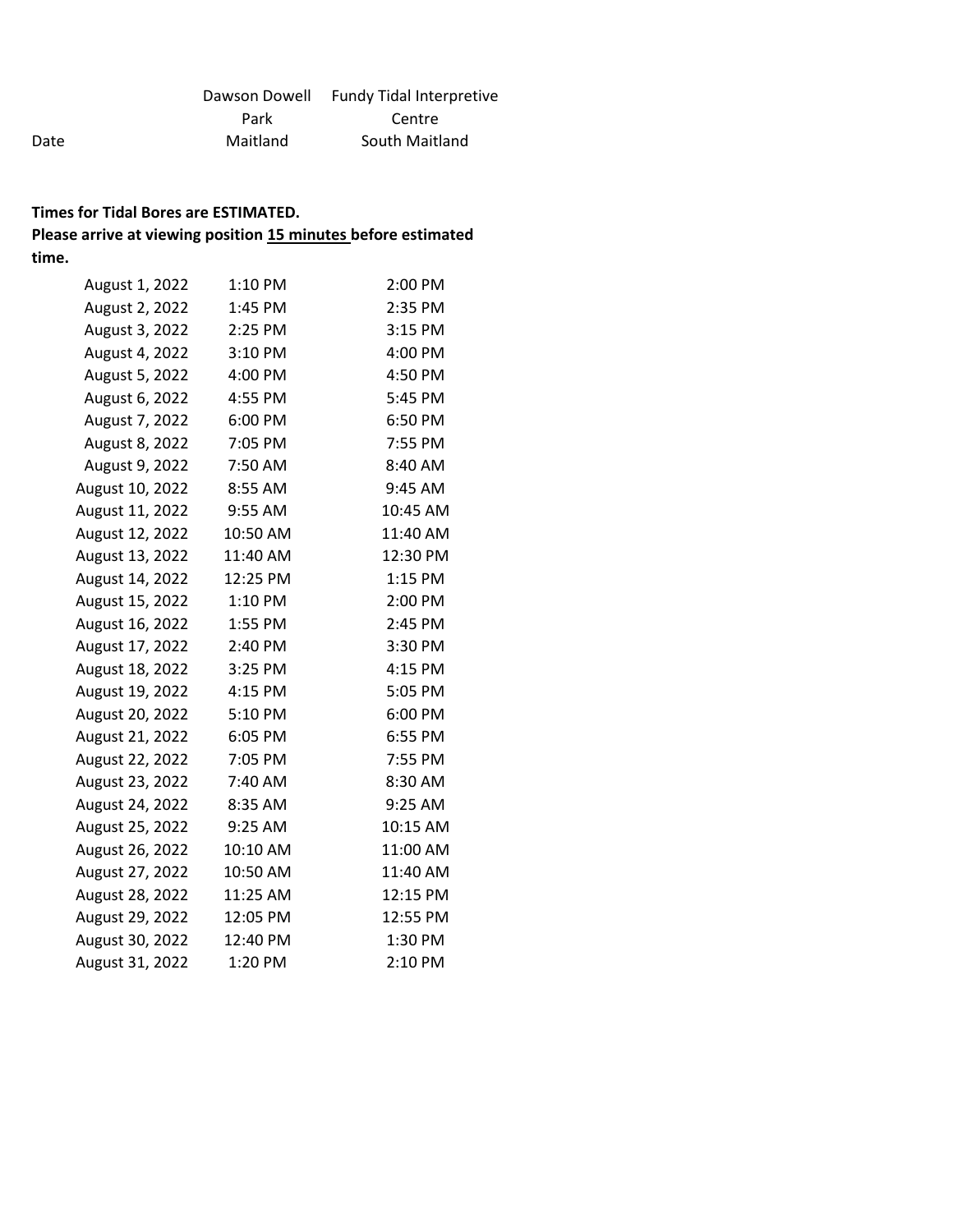|          | Dawson Dowell Fundy Tidal Interpretive |
|----------|----------------------------------------|
| Park     | Centre                                 |
| Maitland | South Maitland                         |

Date

| September 1, 2022  | 2:00 PM  | 2:50 PM  |
|--------------------|----------|----------|
| September 2, 2022  | 2:45 PM  | 3:35 PM  |
| September 3, 2022  | 3:35 PM  | 4:25 PM  |
| September 4, 2022  | 4:30 PM  | 5:20 PM  |
| September 5, 2022  | 5:40 PM  | 6:30 PM  |
| September 6, 2022  | 6:50 PM  | 7:40 PM  |
| September 7, 2022  | 7:35 AM  | 8:25 AM  |
| September 8, 2022  | 8:40 AM  | 9:30 AM  |
| September 9, 2022  | 9:35 AM  | 10:25 AM |
| September 10, 2022 | 10:30 AM | 11:20 AM |
| September 11, 2022 | 11:15 AM | 12:05 PM |
| September 12, 2022 | 12:00 PM | 12:50 PM |
| September 13, 2022 | 12:45 PM | 1:35 PM  |
| September 14, 2022 | 1:25 PM  | 2:15 PM  |
| September 15, 2022 | 2:10 PM  | 3:00 PM  |
| September 16, 2022 | 2:50 PM  | 3:40 PM  |
| September 17, 2022 | 3:35 PM  | 4:25 PM  |
| September 18, 2022 | 4:25 PM  | 5:15 PM  |
| September 19, 2022 | 5:25 PM  | 6:15 PM  |
| September 20, 2022 | 6:20 PM  | 7:10 PM  |
| September 21, 2022 | 7:00 AM  | 7:50 AM  |
| September 22, 2022 | 7:55 AM  | 8:45 AM  |
| September 23, 2022 | 8:45 AM  | 9:35 AM  |
| September 24, 2022 | 9:30 AM  | 10:20 AM |
| September 25, 2022 | 10:15 AM | 11:05 AM |
| September 26, 2022 | 10:55 AM | 11:45 AM |
| September 27, 2022 | 11:35 AM | 12:25 PM |
| September 28, 2022 | 12:15 PM | 1:05 PM  |
| September 29, 2022 | 12:55 PM | 1:45 PM  |
| September 30, 2022 | 1:40 PM  | 2:30 PM  |